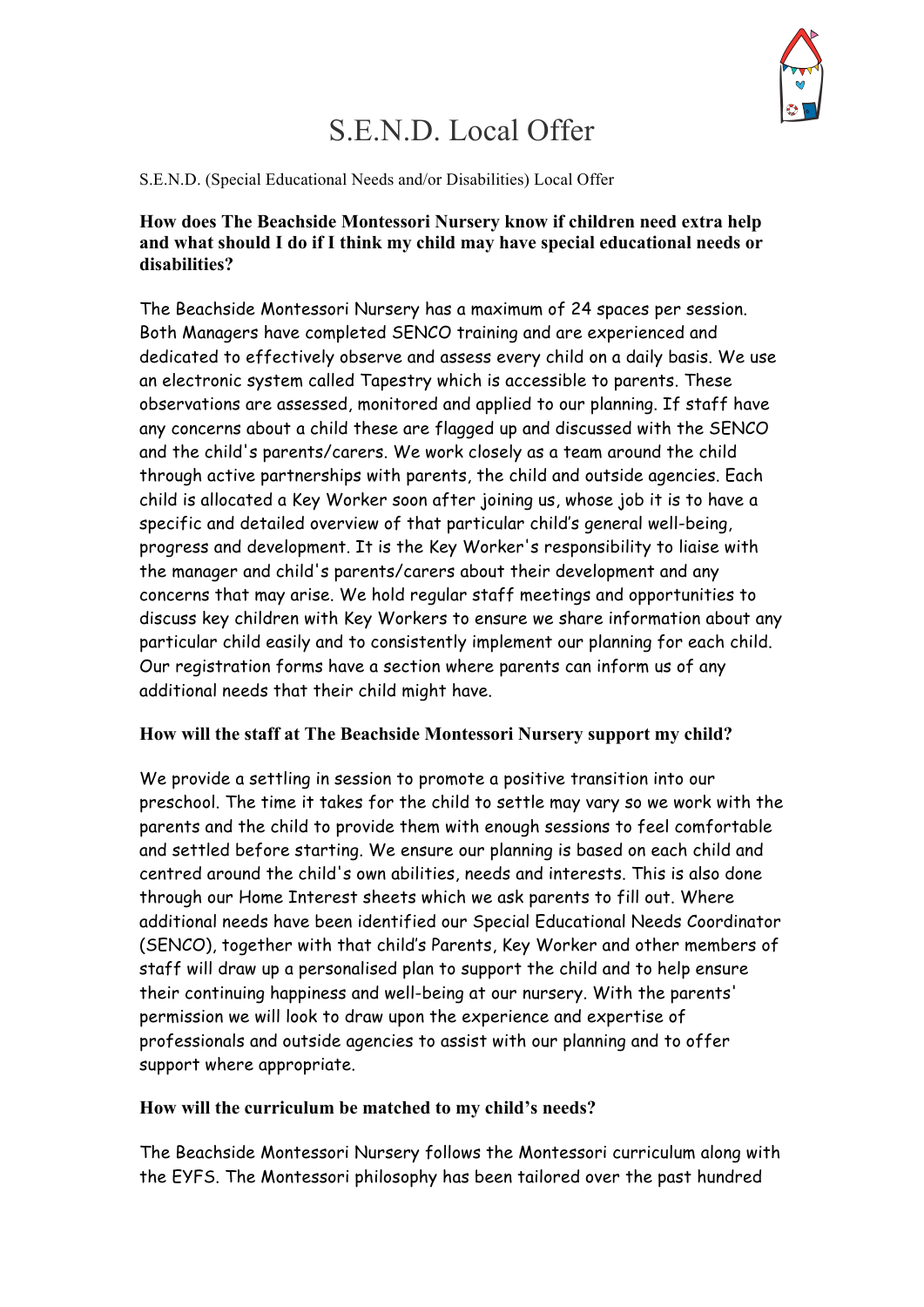years to provide a wealth of opportunities for exploration, discovery and learning for every child. Each child is observed and assessed continuously and this information forms the basis of their individual plan. We are guided in all that we do by each individual child's unique abilities, their specific interests and their particular style of learning. We are confident that our Montessori curriculum matches the requirements for the Government's Early Years Foundation Stage (EYFS) documents, and all of our records and assessments pertaining to a child's progress and development at our setting are kept in line with this document.

## **How will both you and I know how my child is doing and how will you help me to support my child's learning?**

We encourage parents to log-in to our online system to access their child's learning journal. Parents are given the option to leave feedback, discuss any concerns or write about home interests on our monthly newsletter. Parent's Evenings will be held to discuss and assess their child's learning and development.

Inherent within our Montessori curriculum and embedded within EYFS are specific outcomes for determining how well a child is doing. There are particular areas of their growth, learning and development which form the basis of our learning journals and individual learning plans that enable us to assess each child. We strongly believe that parents need to be involved in the process of reviewing their child's progress and for an Individual Education Plan (IEP) to determine specific learning and developmental goals. By involving the parents they feel empowered to take an active role in supporting their child's learning. The Beachside Montessori Nursery is very willing to share our method and approach with parents through 'training' evenings, family days or by a lending library.

## **What support will there be for my child's overall well-being?**

The well-being of the child is paramount. We have developed a wide range of policies and procedures to do our utmost to ensure the safety, happiness and well-being of everyone involved with our setting. All the staff at The Beachside Montessori Nursery are fully experience with the Early Year's Foundation requirements and work strictly alongside our and policies and procedures for safeguarding. We conduct daily safety checks, regularly review our practices and seek feedback from both children and parents as to how we are doing. Our trained staff have Paediatric First Aid Training which is updated when needed and take part in regular training to ensure that they can meet the needs of all the children in our care.

We record injuries/incidents that occur both inside and outside the setting which are carefully monitored and dealt with accordingly. The Montessori environment is known for its calm and considerate manner where children and adults are given the time to go about their daily business with confidence and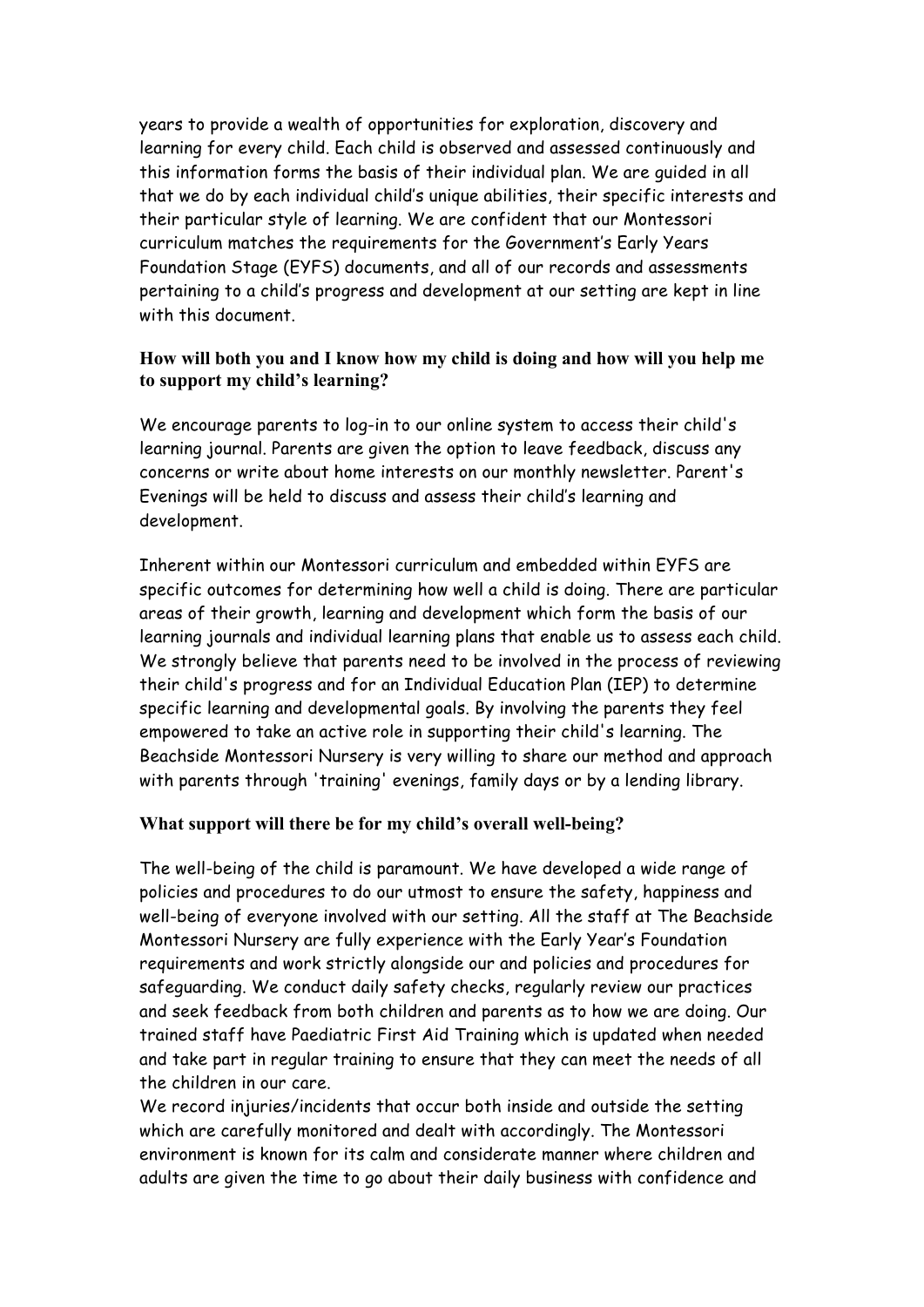independence, whilst being supported. Our ethos is to promote respect and mutual understanding by providing activities to enhance their holistic experience and positive learning. Any behavioural issues that will inevitably arise will be dealt with in a positive and proactive manner to facilitate the best outcome for all involved.

# **What specialist services and expertise are available at The Beachside Montessori Nursery?**

We are dedicated to updating our staff's training and the SENCO/Inclusive Coordinator (INCO) attends termly Local Networking meetings to obtain up to date information. Although we have experienced staff who have worked with and alongside children with additional needs, there are no specialist staff at our setting. The Beachside Montessori Nursery are committed to ensuring equal opportunities of access to our setting and we will in devour to seek specialist support, outside agencies and training which may be necessary or benefit the nursery.

# **What training are the staff, supporting children with SEND, had or are having?**

Our SENCO/INCO work as a team with the rest of the staff and managers. They attend courses and networking meetings regularly. When necessary and appropriate they will complete other relevant training that will assist with helping individual needs. The information from these training courses and meetings are relayed to staff to promote a team working around the child.

# **How will my child be included in activities outside The Beachside Montessori Nursery, including trips?**

A full risk assessment is carried out and completed before we embark on any outings. This includes staff, the area, child's needs and weather conditions. All efforts are made to ensure that every child in our setting has the opportunity to take full advantage of any excursion. Parents will be notified and asked to sign a permission slip to enable their child to be included. Staff ratios are reduced to ensure each child is adequately supervised. Additional staff/ parent volunteers may be sought to offer their assistance on a proposed outing where this is deemed beneficial. We always carry a first aid kit and relevant supplies that are required for the children's needs.

# **How accessible is The Beachside Montessori Nursery's environment? (indoors and outdoors)**

The nursery is a ground-floor setting however in order to access the front doors there are three steps. The setting has a ramp, which can used to allow easy wheelchair access to the entrance of the nursery. The garden has a wide path and paving stones and easily accessible. We feel confident that both the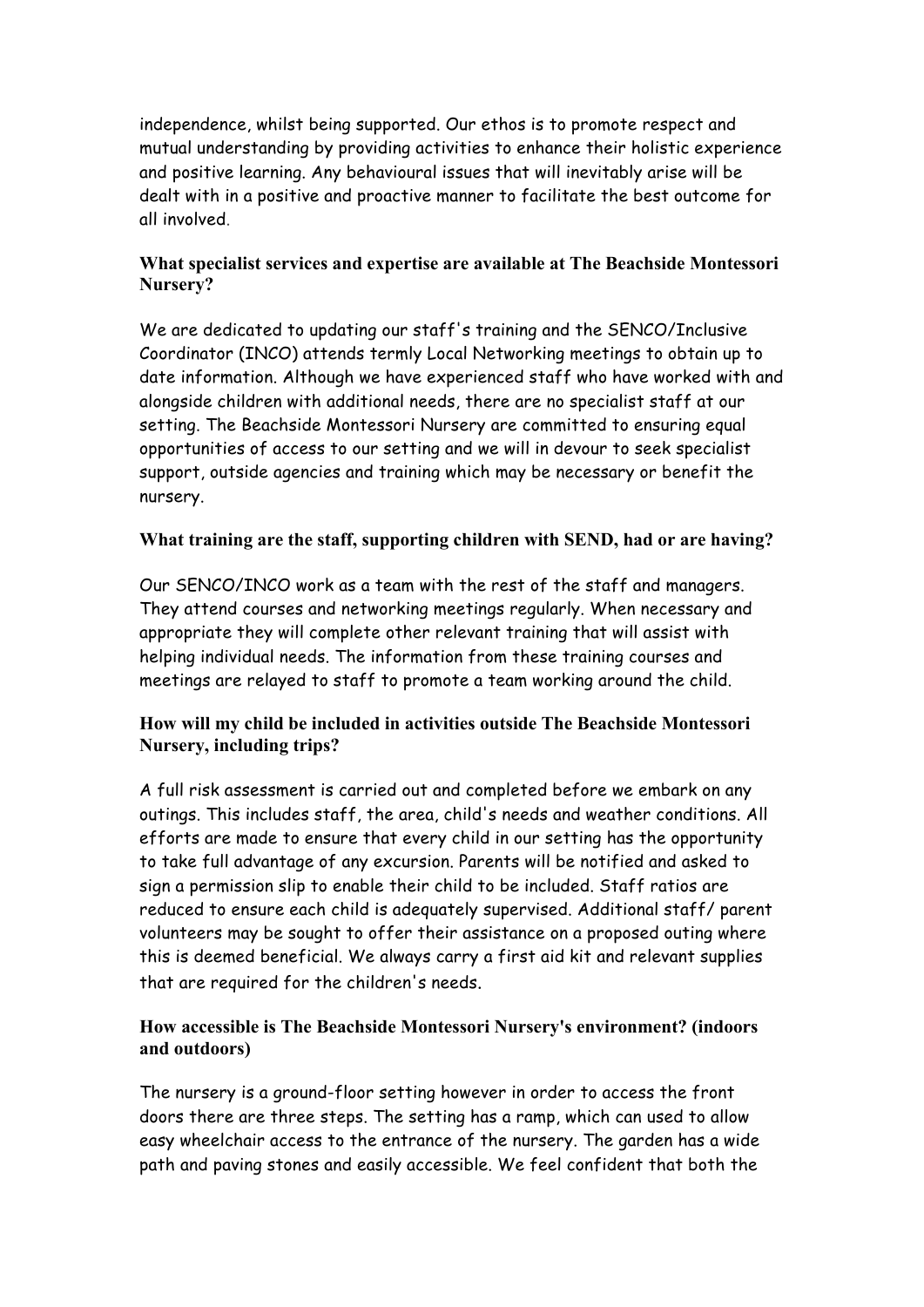classroom and outside area can be fully accessed by anyone. There is a disabled toilet with nappy changing facilities and a low sink for children to wash their hands. We provide a step for the younger children to use in order to get onto the toilet. Where necessary our classroom layout can be adapted to suit the needs of individual children.

## **How will The Beachside Montessori Nursery prepare and support my child to join the setting / transfer to a new setting/school?**

Prior to any child starting at The Beachside Montessori Nursery their parents will be given a registration form, which requests information about the child's health, development and specific needs and/or requirements. We offer 3 settling in sessions and aim to provide the child with an opportunity to get to know our setting and the staff before officially starting. During the settling in sessions we ask parents/carers to fill out a celebrating me form, which goes into more detail about the child's likes/dislikes and ways to comfort them. We provide parents/carers with the opportunity to discuss any requirements outlined in the registration documents and to properly meet our staff.

When the child is due to move on (either to another nursery or to school) we aim to work closely with the next setting to ensure that any and all information relevant to the child's happiness, well-being and development is shared. Our online learning journals are either printed and given to the family or to the next provider. The transition to Primary School is initiated within the last preschool term through topics and activities, photo booklets of relevant schools, visits to the schools and their teachers attending our preschool. School transfer documents will be completed sent to the child's school/teacher.

# **How are The Beachside Montessori Nursery resources allocated and matched to the child's educational needs?**

We aim to provide a well-balanced curriculum that is accessible to all children, guided by their own interests and abilities. Our staff are always available to support and encourage participation during activities. If additional resources are required or professional recommendations are made then we will do our outmost to purchase those items or seek alternative support.

# **How is the decision made about what type and how much support my child will receive?**

Where a child is deemed to require additional support our SENCO / INCO will liaise with the Key Worker, parents and relevant outside agencies who will all work together to support and plan an individual plan for the child's unique individual needs. Through observations and support from outside agencies we can all access the child's learning and development and adjust the individual plan to suit.